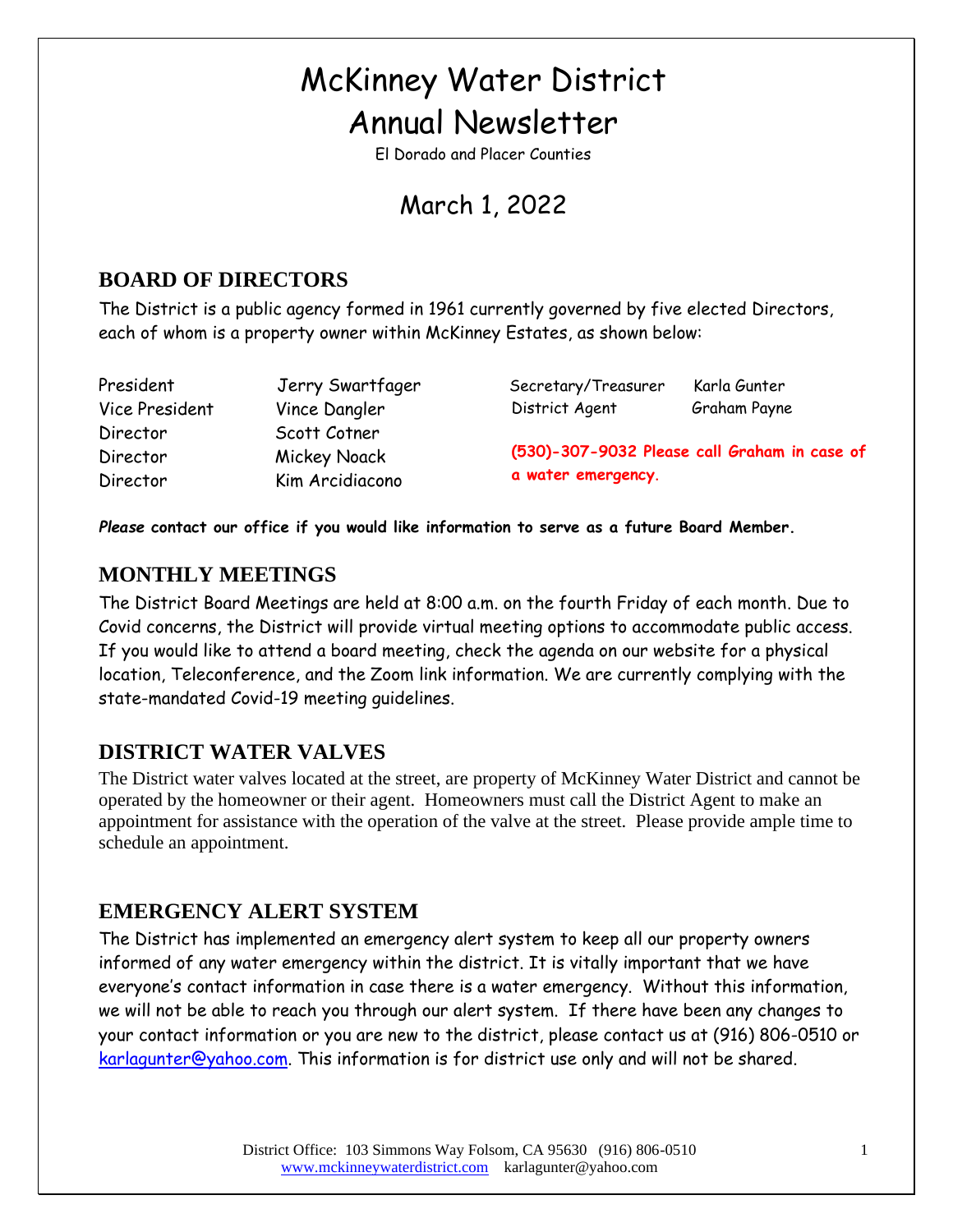# **CAPITAL IMPROVEMENTS IN 2022**

The Board will meet with our Engineering firm to discuss which section of water lines will be scheduled for the next water line replacement project. That project will begin within the next few years.

# **ANNUAL WATER BILLS**

The annual water bills for users (and standby connections) will be mailed on April 01, 2022. **Payment is due no later than June 30, 2022.** Any late or non-payment will be assessed with a penalty and placed on the County Property Tax Roll for collection. (10% for users and \$10.00 for standby connections)

# **CROSS CONNECTION CONTROL PROGRAM**

The program is mandated by the California Department of Public Health (CPDH) and the backflow prevention device(s) must be tested annually. The MWD has contracted with B&L Backflow to administer this required program. If you have plans to build, remodel or install outside irrigation, please contact B&L Backflow to help determine the appropriate device(s) for your project and help protect our drinking water at (775) 831-0123.

**The 2022 deadline for testing the backflow devices is August 15th to avoid water shutoff.** Thank you to all of the homeowners who have participated in the backflow program.

# **CONSUMER CONFIDENCE REPORT 2021**

The report contains information about detected contaminants in your drinking water and related required language of specific health risks and phone numbers for more information. All of the most recent testing has been completed by the MWD and that data is provided in your 2020 Consumer Confidence Report.

This report is available on our website at [www.mckinneywaterdistrict.com.](http://www.mckinneywaterdistrict.com/) If you would like to receive this report via regular mail or email, please contact our office at (916) 806-0510.



### **Annual Water Production 15,527,619 Gallons**